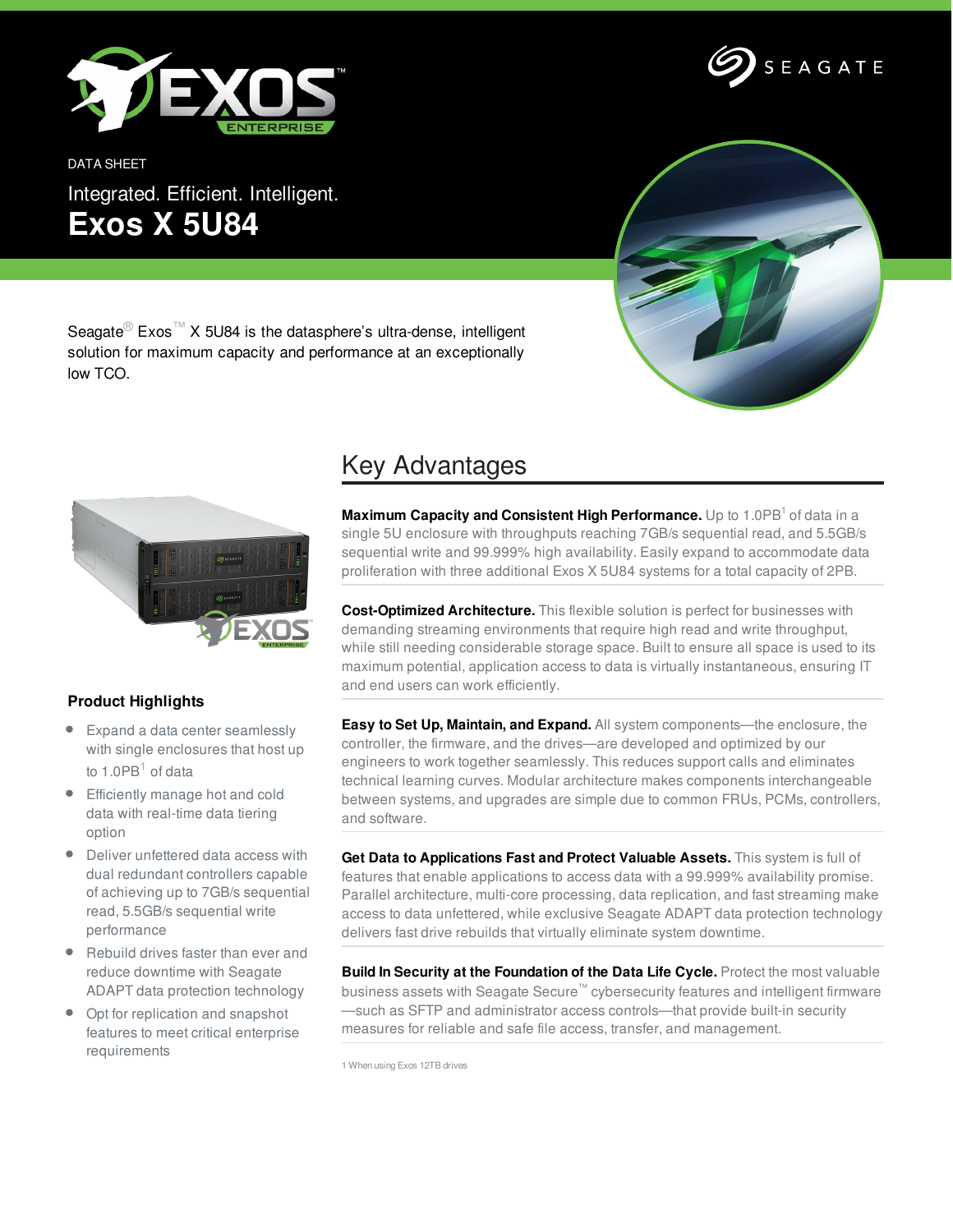



| Specifications                            |                                                                                                                                                                                                                                                                                  |
|-------------------------------------------|----------------------------------------------------------------------------------------------------------------------------------------------------------------------------------------------------------------------------------------------------------------------------------|
| 4005 Controller Performance               | 7GB/s read throughput   5.5GB/s write throughput                                                                                                                                                                                                                                 |
| <b>Expansion BODs</b>                     | J1284 (5U84)   Maximum of $3 \times 5$ U84 EBODs                                                                                                                                                                                                                                 |
| <b>Advanced Features</b>                  | Thin provisioning   Snapshots   Asynchronous   Replication                                                                                                                                                                                                                       |
| <b>High-Availability Features</b>         | Redundant hot-swap controllers   Redundant hot-swap drives, fans, power   Dual power cords   Hot standby spare  <br>Automatic failover   Multi-path support                                                                                                                      |
| Device Support                            | SAS HDD   NL-SAS HDD   SAS SSD                                                                                                                                                                                                                                                   |
| Data Protection                           | Seagate ADAPT   RAID levels supported: 0, 1, 3, 5, 6, 10, and 50                                                                                                                                                                                                                 |
| System Configuration (84, 3.5-in devices) | Up to 84 drives per chassis   1008TB max capacity per chassis                                                                                                                                                                                                                    |
| Physical                                  | Height: 222.3mm / 8.75 in   Width: 444.5mm / 17.5 in   Depth: 981mm / 38.63 in   Width w/ear mounts: 483mm / 19.01 in  <br>RBOD weight: 82kg / 180 lb   RBOD weight (with drives): 135kg / 298 lb   EBOD weight: 80kg / 175 lb   EBOD weight (with<br>drives): 130kg / 287 lb    |
| Hosts                                     |                                                                                                                                                                                                                                                                                  |
| <b>External Ports</b>                     | 8 per system                                                                                                                                                                                                                                                                     |
| <b>Fibre Channel Models</b>               | Host speed: 16Gb/s, 8Gb/s Fibre Channel   Interface type: SFP+                                                                                                                                                                                                                   |
| <b>iSCSI Models</b>                       | Host speed: 10Gb/s, 1Gb/s iSCSI   Interface type: SFP+                                                                                                                                                                                                                           |
| <b>SAS Models</b>                         | Host speed: 12Gb/s, 6Gb/s SAS   Interface type: HD Mini-SAS                                                                                                                                                                                                                      |
| <b>System Configuration</b>               |                                                                                                                                                                                                                                                                                  |
| <b>System Memory</b>                      | 16GB per system                                                                                                                                                                                                                                                                  |
| Volumes per System                        | 1024                                                                                                                                                                                                                                                                             |
| Cache                                     | Mirrored cache: Yes   Supercapacitor cache backup: Yes   Cache backup to flash: Yes - nonvolatile                                                                                                                                                                                |
| Management                                |                                                                                                                                                                                                                                                                                  |
| Interface Types                           | 10/100/1000 Ethernet, Mini USB                                                                                                                                                                                                                                                   |
| Protocols Supported                       | SNMP, SSL, SSH, SMTP, HTTP(S)                                                                                                                                                                                                                                                    |
| <b>Management Consoles</b>                | Web GUI, CLI                                                                                                                                                                                                                                                                     |
| Management Software                       | Seagate Systems storage management console   Remote diagnostics   Nondisruptive updates   Volume expansion                                                                                                                                                                       |
| Power Requirements-AC Input               |                                                                                                                                                                                                                                                                                  |
| <b>Input Power Requirements</b>           | 200V-240V AC 50Hz/60Hz (1047W maximum continuous)                                                                                                                                                                                                                                |
| <b>Heat Dissipation</b>                   | 3572 BTUs/hour   Platinum-rated power supplies                                                                                                                                                                                                                                   |
| Environmental/Temperature Ranges          |                                                                                                                                                                                                                                                                                  |
| Operating/Nonoperating Temperature        | RBOD: 5°C to 35°C (41°F to 95°F), EBOD: 5°C to 40°C (41°F to 104°F) / -40°C to +70°C (-40°F to +158°F)                                                                                                                                                                           |
| Operating/Nonoperating Humidity           | 20% to 80% noncondensing / 5% to 100% noncondensing                                                                                                                                                                                                                              |
| Operating/Nonoperating Shock              | 5.0 Gs, 10ms, half sine pulses (Y-axis) / 30.0 Gs, 10ms, half sine pulses (Z-axis); 20.0 Gs, 10ms, half sine pulses (X- and<br>Y-axes)                                                                                                                                           |
| Operating/Nonoperating Vibration          | 0.21 Gs rms 5Hz to 500Hz random / 1.04 Gs rms 2Hz to 200Hz random                                                                                                                                                                                                                |
| Standards/Approvals                       |                                                                                                                                                                                                                                                                                  |
| <b>Safety Certifications</b>              | UL 60950-1 (United States)   CAN/CSA-C22.2 No.60950-1-07 (Canada)   EN 60950-1 (European Union)   IEC 60950-1<br>(International)   CCC (China PRC - CCC Power Supplies)   BIS (India - BIS Power Supplies)                                                                       |
| Emissions (EMC)                           | FCC CFR 47 Part 15 Subpart B Class A (United States)   ICES/NMB-003 Class A (Canada)   EN 55022/EN 55032:2012<br>Class A (EU)   AS/NZS CISPR 22/CISPR 32 Class A (Australia/New Zealand)   VCCI Class A (Japan)   KN 22/KN 32<br>Class A (S. Korea)   CNS 13438 Class A (Taiwan) |
| Harmonics                                 | EN 61000-3-2 (EU)                                                                                                                                                                                                                                                                |
| Flicker                                   | EN 61000-3-3 (EU)                                                                                                                                                                                                                                                                |
| Immunity                                  | EN 55024 (EU)   KN 24/KN 35 (S. Korea)                                                                                                                                                                                                                                           |
| <b>Environmental Standards</b>            | The RoHS Directive (2011/65/EU)   The WEEE Directive (2012/19/EU)   The REACH Directive (EC/1907/2006)   The<br>Batteries Directive (2006/66/EC)                                                                                                                                 |
| Standard Marks/Approvals                  | Australia/New Zealand (RCM), Canada (cUL/ICES/NMB-003 Class A), China (CCC – PSU only), European Union (CE),<br>Japan (VCCI), South Korea (MSIP), Taiwan (BSMI), United States (FCC/UL)                                                                                          |